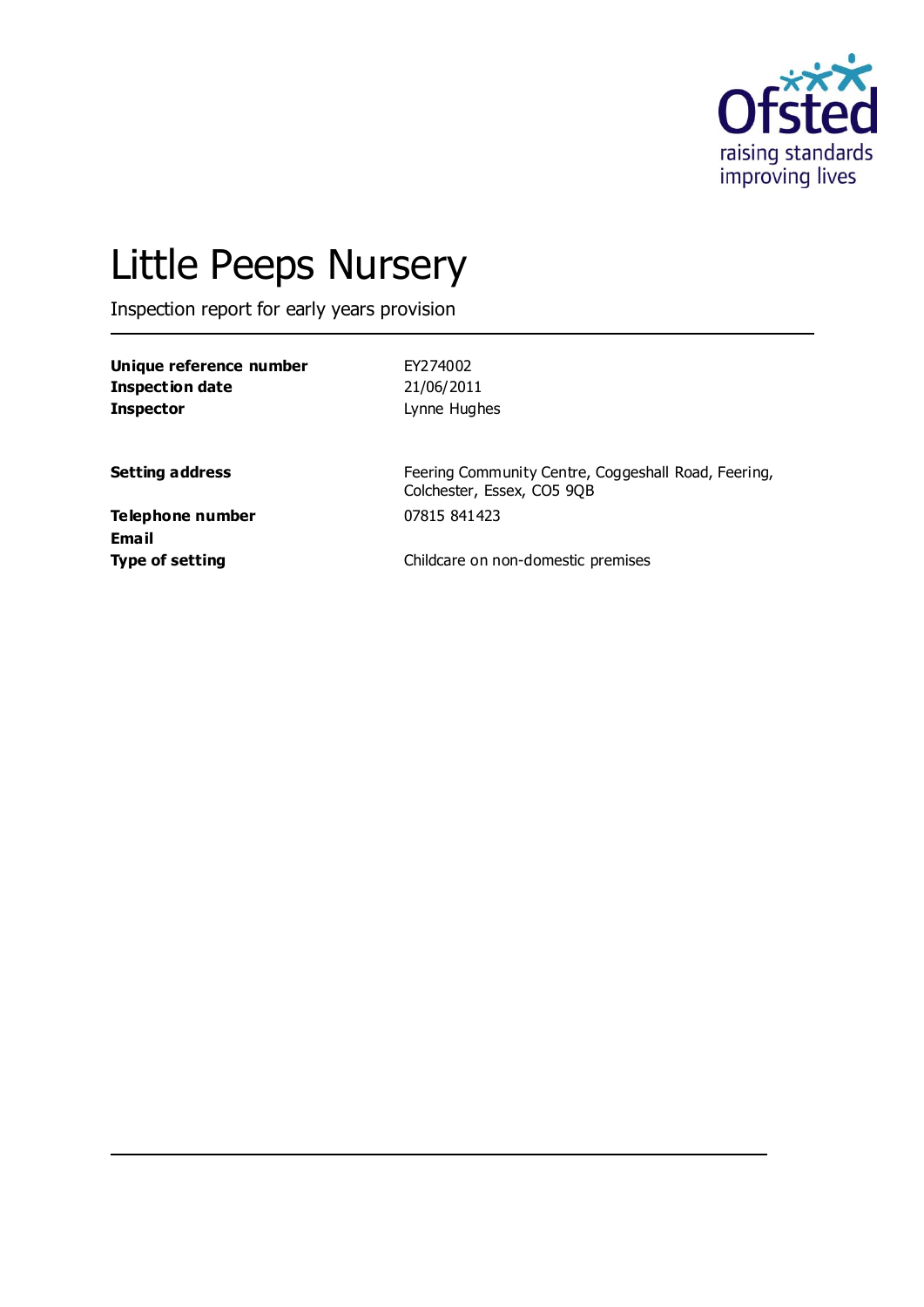The Office for Standards in Education, Children's Services and Skills (Ofsted) regulates and inspects to achieve excellence in the care of children and young people, and in education and skills for learners of all ages. It regulates and inspects childcare and children's social care, and inspects the Children and Family Court Advisory Support Service (Cafcass), schools, colleges, initial teacher training, work-based learning and skills training, adult and community learning, and education and training in prisons and other secure establishments. It assesses council children's services, and inspects services for looked after children, safeguarding and child protection.

If you would like a copy of this document in a different format, such as large print or Braille, please telephone 0300 123 1231, or email enquiries@ofsted.gov.uk.

You may copy all or parts of this document for non-commercial educational purposes, as long as you give details of the source and date of publication and do not alter the information in any way.

T: 0300 123 1231 Textphone: 0161 618 8524 E: enquiries@ofsted.gov.uk W: [www.ofsted.gov.uk](http://www.ofsted.gov.uk/)

© Crown copyright 2011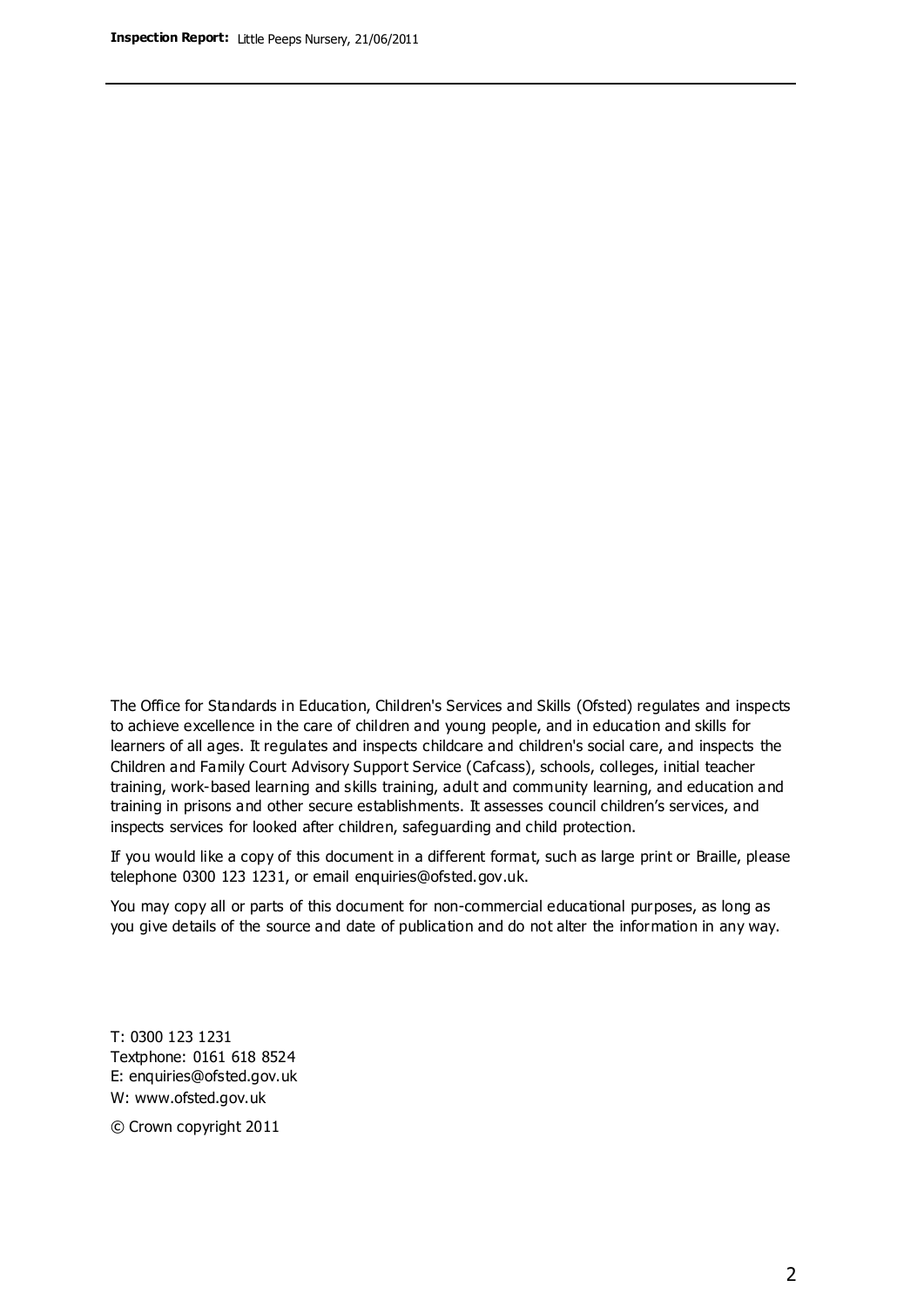## **Introduction**

This inspection was carried out by Ofsted under Sections 49 and 50 of the Childcare Act 2006 on the quality and standards of the registered early years provision. 'Early years provision' refers to provision regulated by Ofsted for children from birth to 31 August following their fifth birthday (the early years age group). The registered person must ensure that this provision complies with the statutory framework for children's learning, development and welfare, known as the *Early* Years Foundation Stage.

The provider must provide a copy of this report to all parents with children at the setting where reasonably practicable. The provider must provide a copy of the report to any other person who asks for one, but may charge a fee for this service (The Childcare (Inspection) Regulations 2008 regulations 9 and 10).

The setting also makes provision for children older than the early years age group which is registered on the voluntary and/or compulsory part(s) of the Childcare Register. This report does not include an evaluation of that provision, but a comment about compliance with the requirements of the Childcare Register is included in Annex B.

Please see our website for more information about each childcare provider. We publish inspection reports, conditions of registration and details of complaints we receive where we or the provider take action to meet the requirements of registration.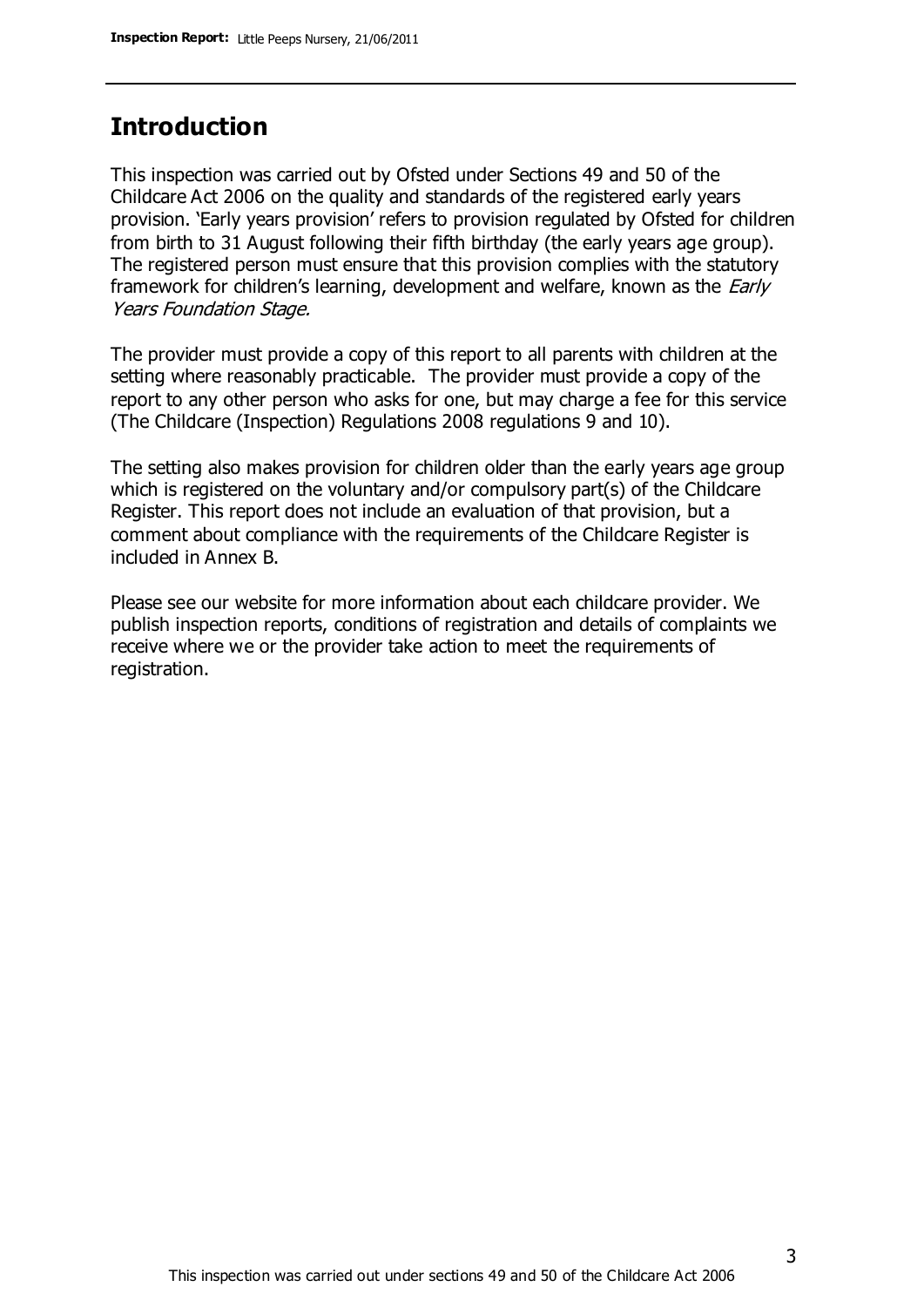# **Description of the setting**

Little Peeps pre-school was registered in 2004 and is privately owned and run. It operates from two rooms within a community hall in Feering, near Colchester, Essex. A section of the adjacent school play ground and multi-use games area is made safe to provide an appropriate area for outdoor activities. The pre-school is open from 9am to 3.30pm on Tuesdays and Thursdays and from 9am to 1pm on Monday and Fridays, term time only.

A maximum of 38 children under five years may attend the pre-school at any one time, all of whom may be in the early years age range. There are currently 40 children on roll. The pre-school supports children with special educational needs and/or disabilities, and children who are learning English as an additional language. This provision is registered by Ofsted on the Early Years, Compulsory and Voluntary Childcare Registers.

The pre-school employs six members of staff. Of whom five including the manager hold appropriate qualifications to at least level two.

## **The overall effectiveness of the early years provision**

Overall the quality of the provision is good.

The setting provides for children's learning, development and welfare needs to a good standard. Staff know the children in their key groups and work effectively with parents to establish clear information about the children's home background and requirements. Some opportunities to further challenge children's learning are missed through the organisation of the sessions. The setting has systems in place to enable it to monitor, review and evaluate it's provision for children and is further developing links with other settings delivering the Early years Foundation Stage to enhance continuity and smooth transition.

## **What steps need to be taken to improve provision further?**

To further improve the early years provision the registered person should:

- provide more freely chosen or child-initiated activities, delivered through outdoor play
- review the organisation of snack and meal times to ensure every child receives an enjoyable and challenging learning and development experience that is tailored to meet their individual needs
- improve the educational programme to provide opportunities for children to develop their use of simple technology equipment.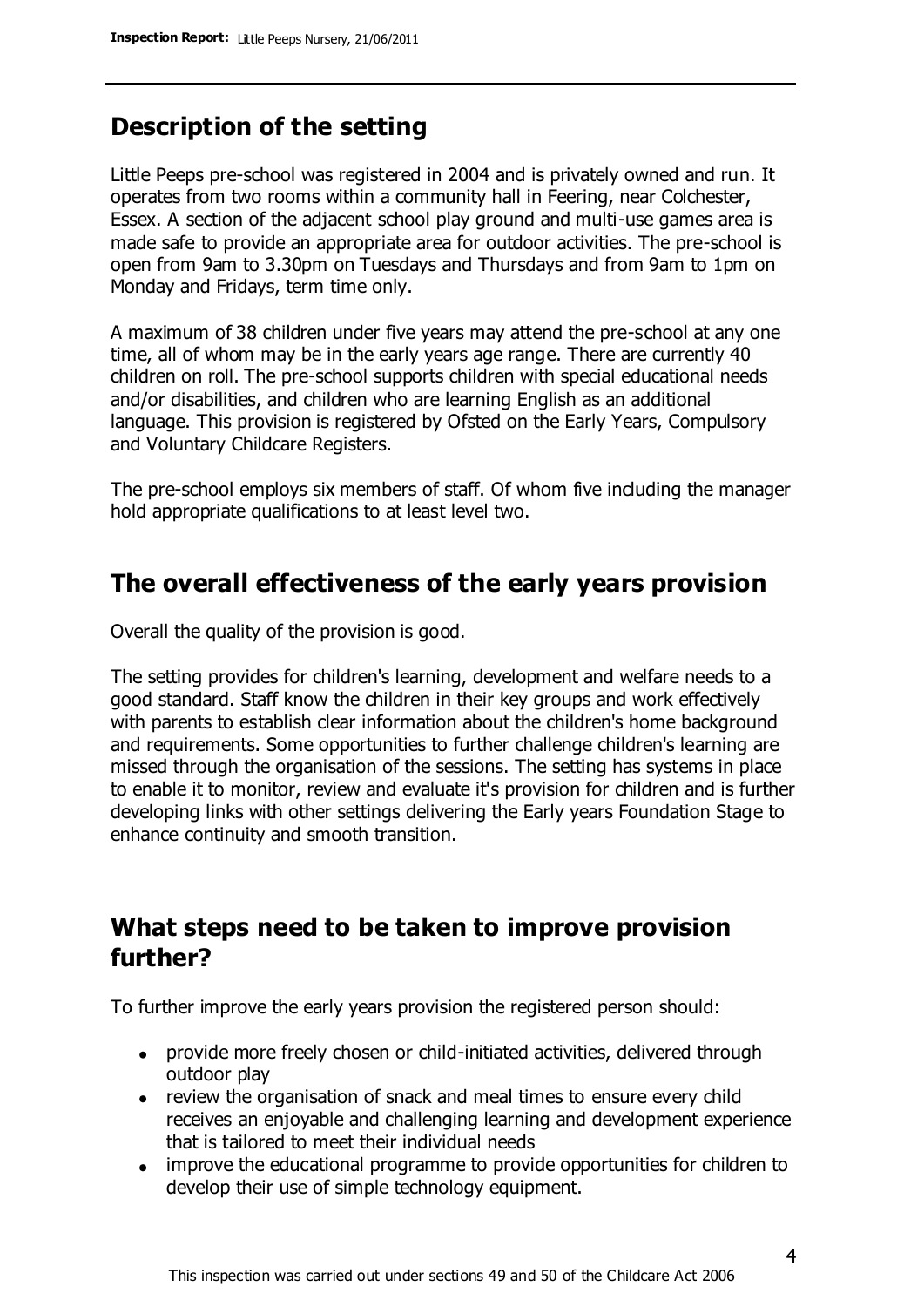# **The effectiveness of leadership and management of the early years provision**

Children are appropriately safeguarded as staff follow the setting's written policies and procedures on protecting children. They update their knowledge through external training courses and revisit their comprehension of the responsibilities through staff meetings and discussions. All staff working with children are vetted and proof of their clearance is held on file for inspection. Regularly conducted risk assessments and daily safety checks ensure that children play in a safe and secure environment.

The pre-school is privately owned and has a sister setting in a village close by. The previous manager has left the setting since the last inspection and a new manager has been appointed from the existing staff team. The owner oversees the general running of the pre-school, however, the manager organises the day to day operations and procedures. The staff team have a number of plans for the future which will have a beneficial impact on children. The future plans and developments evolved through the self-evaluation procedures in which all staff and parents played an active role.

The setting operates from two rooms within a large community centre situated on a school site. Children are cared for in groups which reflect their age and developmental capabilities and move up to the larger room when they are aged over three years. This enables staff to tailor the toys, play materials and activities to meet the individual needs of the children within each group. Equipment is presented each day in low level storage units and on tables and floor mats. This ensures that children are able to make choices over their play and learning and encourages them to develop independence and self-help skills. Staff are on hand throughout the session to support the children's learning and to facilitate their ideas and games. The staff team has remained stable for many years with the introduction of some new members of staff who work between this pre-school and it's sister setting. All staff are committed to enhancing their knowledge and expertise of childcare through appropriate training. Children are provided with some opportunities to develop their understanding of other people's cultures and beliefs through the celebration of festivals and special occasions. Some resources reflect diversity and equality and allow children to explore other people's differing needs.

Parents are provided with clear information abut the setting and how it operates through it's prospectus and through the range of posters and information available on notice boards in the foyer of the building. A white board contains clear information about what the children have been doing and is available at the end of each session for parents to view. Parents spoken with at the time of the inspection shared their views on how the setting operates. They provide positive, complimentary feedback about the way in which their children are progressing, the professionalism of the staff and the open and relaxed welcome they and their children receive each time they attend. Links with other agencies are effective and systems to enable staff to share relevant information with a key person in other early years settings are currently being further developed.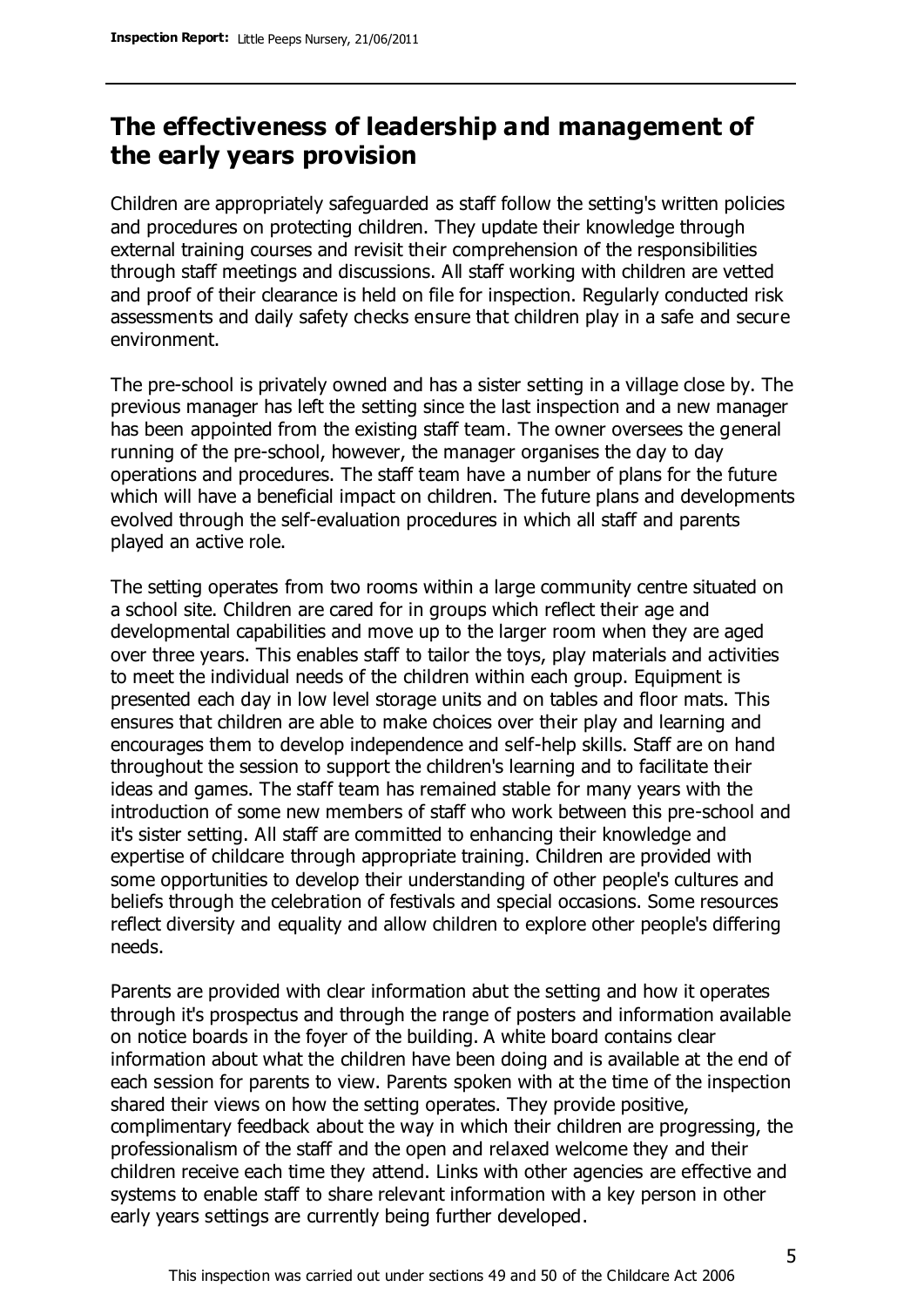# **The quality and standards of the early years provision and outcomes for children**

Children enjoy their pre-school experience. They form groups of friends and explore the free play opportunities available to them. Children enjoy expressing themselves creatively as they participate in painting and sticking activities, some of which follow the theme of the week which at present is 'bees'. Staff provide children with a range of planned activities to help to develop their knowledge of the chosen theme and encourage them to participate in discussions and activities which further enhance this subject. Children chat confidently to each other and to staff. They guide their own play, for example, when one child becomes the teacher and encourages the other children to join in with a singing session. Staff observe children at play and use their observations to identify their next steps in learning. Their observations are recorded in children's individual learning journeys which are shared with parents on a regular basis.

Children are safe within the setting and act in ways which demonstrate that they feel secure and comfortable in their surroundings. Staff check the premises each morning before the children arrive and carry out daily safety and cleaning tasks to ensure that the premises remain safe, clean and hygienic throughout the day. Children develop a good understanding about keeping safe as staff enter into discussions with them about walking carefully, lining up in a calm way to go outside and being considerate of each other's needs. Children's knowledge of keeping healthy is promoted by staff who remind them of the importance of hand washing and hygienic practices. They have some opportunities to participate in outdoor activities which provide them with fresh air and exercise, however, the organisation of outdoor space does not always allow for children to make choices about playing indoors or outdoors. Children sit together to enjoy a mid-session snack. Staff enhance children's knowledge of healthy eating by providing them with fresh fruit and healthy alternatives, such as, bread sticks. Whilst snack time is relaxed, it lacks opportunities to challenge children or to enable them to develop independence by participating in the preparation of snack time or the presentation of the snack table.

Children are settled and comfortable within the pre-school. They wander freely around the areas available to them and become confident in their surroundings. Staff promote children's self-esteem by praising them and encouraging them to be kind and caring towards their friends. Children are generally well behaved and enjoy the company of their peers. The balance of adult-led and child-initiated activities provides children with opportunities to develop skills for the future.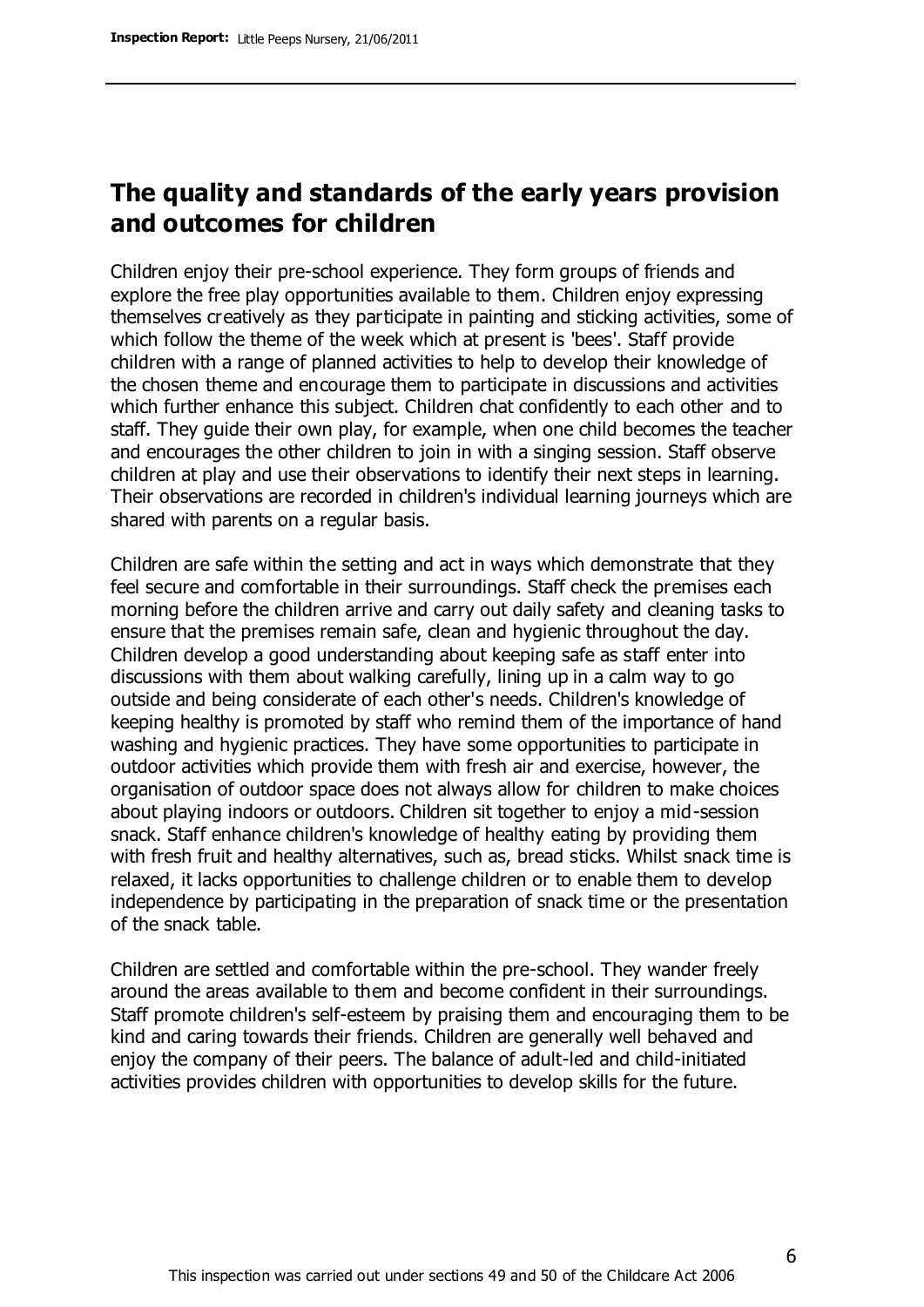# **Annex A: record of inspection judgements**

#### **The key inspection judgements and what they mean**

Grade 1 is Outstanding: this aspect of the provision is of exceptionally high quality Grade 2 is Good: this aspect of the provision is strong Grade 3 is Satisfactory: this aspect of the provision is sound Grade 4 is Inadequate: this aspect of the provision is not good enough

### **The overall effectiveness of the early years provision**

| How well does the setting meet the needs of the      |  |
|------------------------------------------------------|--|
| children in the Early Years Foundation Stage?        |  |
| The capacity of the provision to maintain continuous |  |
| improvement                                          |  |

#### **The effectiveness of leadership and management of the early years provision**

| The effectiveness of leadership and management of the             |   |
|-------------------------------------------------------------------|---|
| <b>Early Years Foundation Stage</b>                               |   |
| The effectiveness of leadership and management in embedding       |   |
| ambition and driving improvement                                  |   |
| The effectiveness with which the setting deploys resources        |   |
| The effectiveness with which the setting promotes equality and    |   |
| diversity                                                         |   |
| The effectiveness of safeguarding                                 |   |
| The effectiveness of the setting's self-evaluation, including the |   |
| steps taken to promote improvement                                |   |
| The effectiveness of partnerships                                 | 3 |
| The effectiveness of the setting's engagement with parents and    |   |
| carers                                                            |   |

## **The quality of the provision in the Early Years Foundation Stage**

The quality of the provision in the Early Years Foundation Stage  $\vert$  2

## **Outcomes for children in the Early Years Foundation Stage**

| <b>Outcomes for children in the Early Years Foundation</b>    |  |
|---------------------------------------------------------------|--|
| <b>Stage</b>                                                  |  |
| The extent to which children achieve and enjoy their learning |  |
| The extent to which children feel safe                        |  |
| The extent to which children adopt healthy lifestyles         |  |
| The extent to which children make a positive contribution     |  |
| The extent to which children develop skills for the future    |  |

Any complaints about the inspection or report should be made following the procedures set out in the guidance available from Ofsted's website: www.ofsted.gov.uk